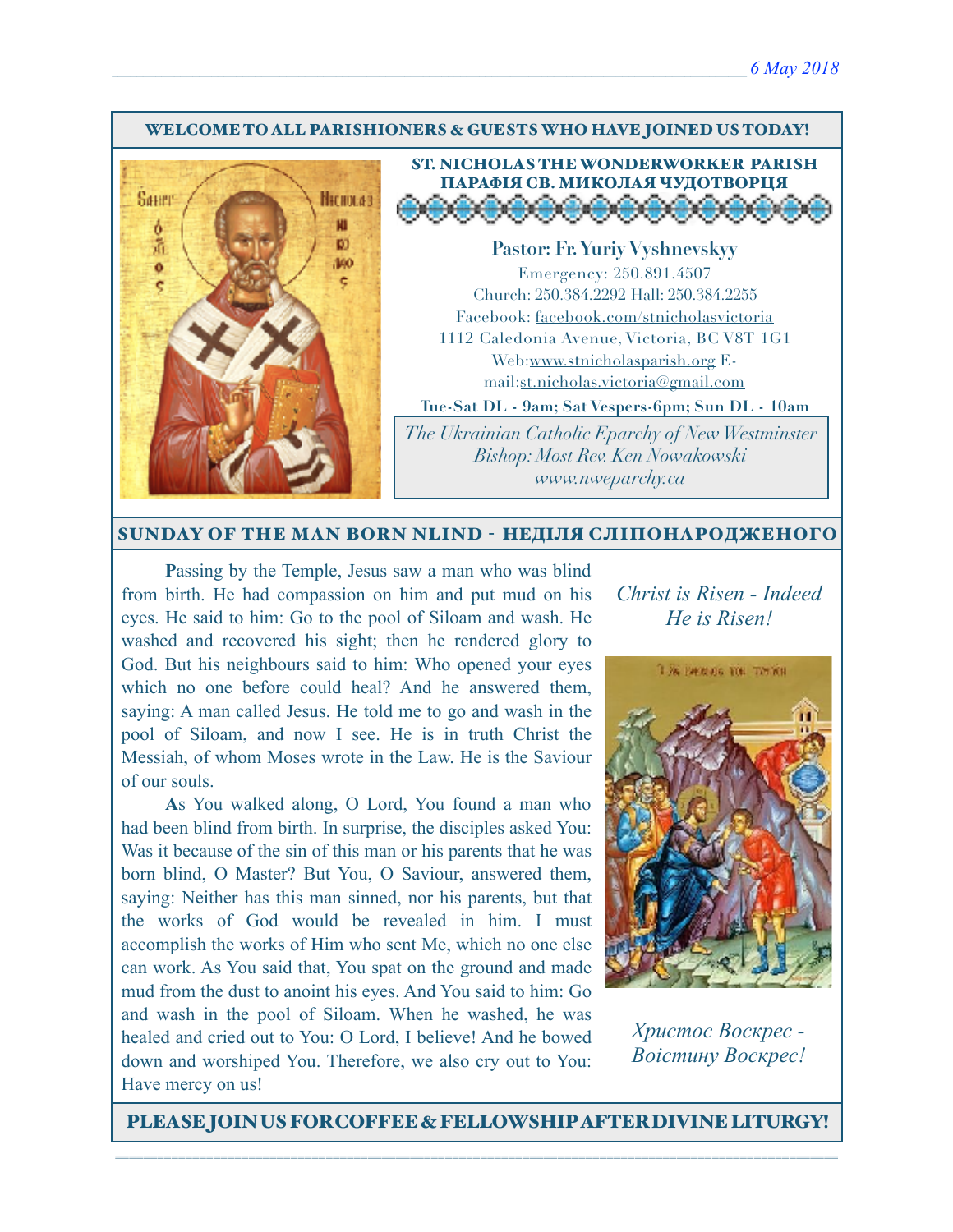| <b>SUNDAY HYMNS</b>                                                                                                                                                                                                                                                                                    |                   |                                                                        |                                                                                                                                                                                                                                    |                       |            |  |
|--------------------------------------------------------------------------------------------------------------------------------------------------------------------------------------------------------------------------------------------------------------------------------------------------------|-------------------|------------------------------------------------------------------------|------------------------------------------------------------------------------------------------------------------------------------------------------------------------------------------------------------------------------------|-----------------------|------------|--|
| <b>OPENING HYMN</b>                                                                                                                                                                                                                                                                                    |                   | Христос Воскрес!Ликуйте Нині/Rejoice! For Christ Is Risen! pg. 196-197 |                                                                                                                                                                                                                                    |                       |            |  |
| <b>COMMUNION HYMN</b>                                                                                                                                                                                                                                                                                  |                   | Согласно заспіваймо / Let Us Sing and Chant Our Praise. pg.188-190     |                                                                                                                                                                                                                                    |                       |            |  |
| <b>CLOSING HYMN</b>                                                                                                                                                                                                                                                                                    |                   |                                                                        | Христос воскрес! Під Небозвід/The Lord Is Risen from the Dead pg. 198-199                                                                                                                                                          |                       |            |  |
| Please join us today in singing our Sunday hymns!                                                                                                                                                                                                                                                      |                   |                                                                        |                                                                                                                                                                                                                                    |                       |            |  |
| <b>SUNDAY &amp; DAILY SCHEDULE</b>                                                                                                                                                                                                                                                                     |                   |                                                                        |                                                                                                                                                                                                                                    |                       |            |  |
| <b>SUNDAY, May 6</b>                                                                                                                                                                                                                                                                                   |                   | Divine Liturgy - for the Parishioners of St Nicholas Parish            |                                                                                                                                                                                                                                    |                       | 10:00 AM   |  |
| MONDAY, May 7                                                                                                                                                                                                                                                                                          |                   | <b>NO SERVICESS</b>                                                    |                                                                                                                                                                                                                                    |                       |            |  |
| <b>TUESDAY, May 8</b>                                                                                                                                                                                                                                                                                  |                   | Divine Liturgy of St. John Chrysostom                                  |                                                                                                                                                                                                                                    |                       | 9:00 AM    |  |
| <b>WEDNESDAY, May 9</b>                                                                                                                                                                                                                                                                                |                   | Divine Liturgy of St. John Chrysostom                                  |                                                                                                                                                                                                                                    |                       | 9:00 AM    |  |
| THURSDAY, May 10                                                                                                                                                                                                                                                                                       |                   | Divine Liturgy / Moleben to the Mother of God                          |                                                                                                                                                                                                                                    |                       | 9:30AM/5PM |  |
| FRIDAY, May 11                                                                                                                                                                                                                                                                                         |                   | Divine Liturgy of St. John Chrysostom                                  |                                                                                                                                                                                                                                    |                       | 9:00 AM    |  |
| SATURDAY, May 12                                                                                                                                                                                                                                                                                       |                   | <b>NO SERVICESS</b>                                                    |                                                                                                                                                                                                                                    |                       |            |  |
| SUNDAY, May 13                                                                                                                                                                                                                                                                                         |                   | Divine Liturgy - for the Parishioners of St Nicholas Parish            |                                                                                                                                                                                                                                    | 10:00 AM              |            |  |
| Please Note: to request a Divine Liturgy for a special intention, please see Fr. Yuriy to arrange for it!                                                                                                                                                                                              |                   |                                                                        |                                                                                                                                                                                                                                    |                       |            |  |
| <b>SUNDAY EPISTLE READERS</b>                                                                                                                                                                                                                                                                          |                   |                                                                        |                                                                                                                                                                                                                                    |                       |            |  |
| <b>DATE</b>                                                                                                                                                                                                                                                                                            | <b>READING</b>    | <b>UKRAINIAN</b>                                                       |                                                                                                                                                                                                                                    | <b>ENGLISH</b>        |            |  |
| SUNDAY, May 6                                                                                                                                                                                                                                                                                          | Act. 16: 16-34    | Yuliya Pelekhata                                                       |                                                                                                                                                                                                                                    | <b>Bryan Melnyk</b>   |            |  |
| SUNDAY, May 13                                                                                                                                                                                                                                                                                         | Act.2:16-18;28-36 | Glikeria Iwanuck                                                       |                                                                                                                                                                                                                                    | Peter Iwanuck         |            |  |
| SUNDAY, May 20                                                                                                                                                                                                                                                                                         | Act. 2: 1-11      |                                                                        | Andrij Pelekhatyi                                                                                                                                                                                                                  | <b>Caroline Smudy</b> |            |  |
| SUNDAY, May 27                                                                                                                                                                                                                                                                                         | Heb. 11:33-12:2   | Motria Koropecky                                                       |                                                                                                                                                                                                                                    | Rita Vanderven        |            |  |
| Thank you, Epistle readers, for your service in proclaiming God's Word!                                                                                                                                                                                                                                |                   |                                                                        |                                                                                                                                                                                                                                    |                       |            |  |
| <b>2018 PARISH COUNCIL EXECUTIVE</b>                                                                                                                                                                                                                                                                   |                   |                                                                        | <b>PASTORAL MINISTRY &amp; HOLY MYSTERIES</b>                                                                                                                                                                                      |                       |            |  |
| SECRETARYRichard DeMerchant - 250.893.3484<br>TREASURERWilliam Vanderven - 250.478.1458<br>FINANCIAL SECRETARYDavid Newberry - 250.598.8197<br>FUNDRAISING/HALL RENTALRobert Herchak - 250.386.7872<br>MAINTENANCEMurray Chapman - 250.658.4769<br>LITURGICAL COMMITTEEMotria Koropecky - 250.658.3051 |                   |                                                                        | CONFESSIONS1/2 hour before Liturgy<br>BAPTISMSby appointment<br>MARRIAGESsix months notice should<br>be given to the parish priest, and he should be<br>contacted before any other arrangements are made<br>FUNERALSby appointment |                       |            |  |
| MEMBER AT LARGECindy Lazaruk - 778.677.9072<br><b>Bequests &amp; Wills:</b> Leaving a bequeath is a process of giving a donation through your will. It is<br>originally a distribution from your estate to a charitable crossization through your last will and testament. It                          |                   |                                                                        |                                                                                                                                                                                                                                    |                       |            |  |

simply a distribution from your estate to a charitable organization through your last will and testament. It can be as small or as large a donation as you wish. It is important that you talk to your lawyer about the process. In your kindness please remember St Nicholas the Wonderworker Ukrainian Catholic Church in your bequeath and will. If anyone wishes to make such a bequeath in their will, the following clause may be included or added to a will: "I give, devise, and bequeath to St Nicholas the Wonderworker Ukrainian Catholic Parish - 1112 Caledonia Avenue, Victoria BC, V8T 1G1, the sum of \$ \_\_\_\_\_ (or \_\_\_\_% of my estate), to be used for the benefit of the parish and it's pastoral activities."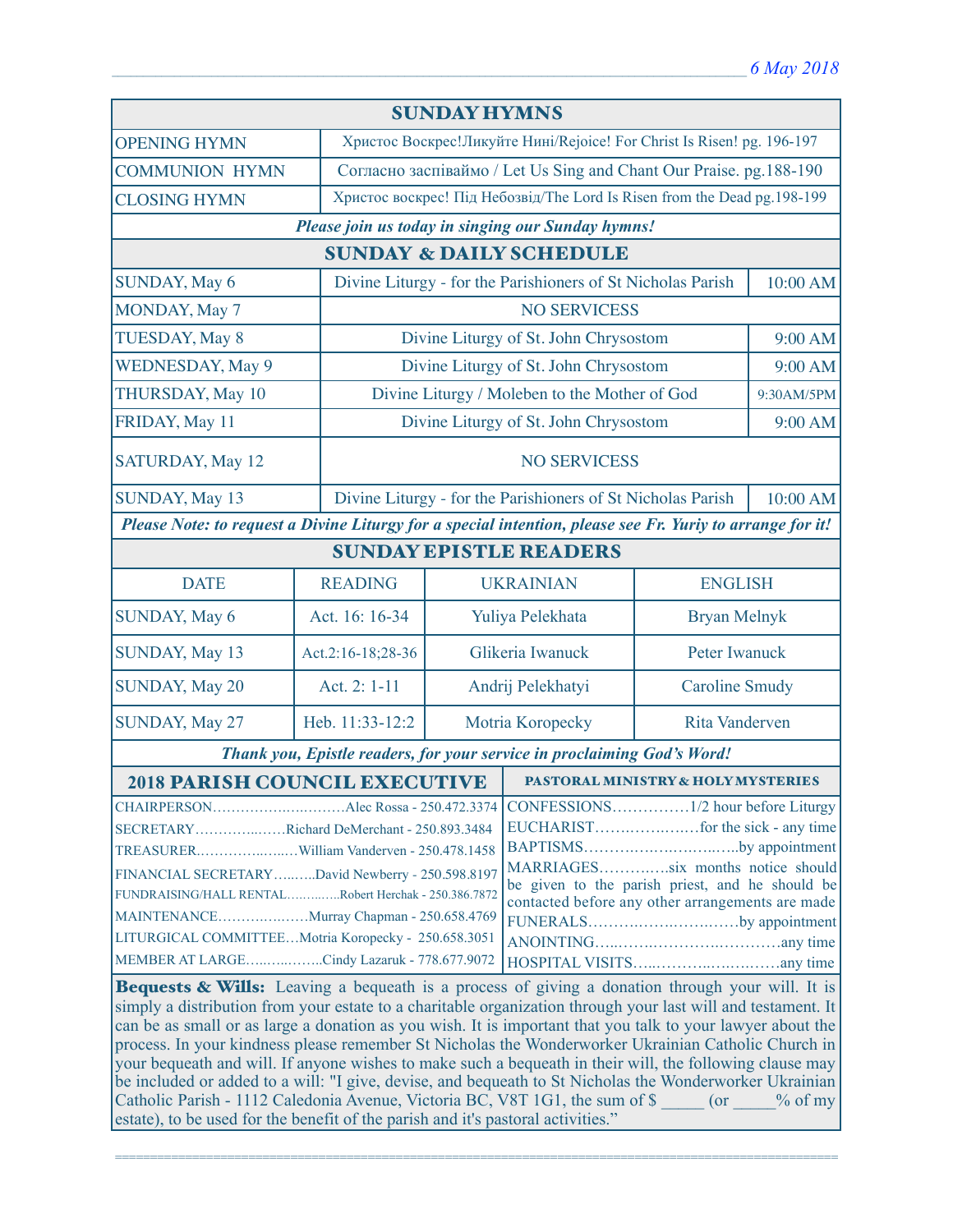## **Vibrant Parish Prayer**

**O** God, Creator of Heaven and Earth! Because of your indescribable love for us, you sent your Only-Begotten Son, Our Lord and Saviour, Jesus Christ - The Way, The Truth, and The Life and our Salvation. In His name, we turn to You. Strengthen our hearts and minds in Christian love and in unity of purpose as we strive to build a Vibrant Parish. Give us the grace to model our lives according to the Word of God. Instill in us the desire to pray and to celebrate the Holy Mysteries as one Christian Family in our Parish Community. Inspire us to follow Your great command to be a servant to the less fortunate among us! Grant this, O Lord, through the mercies and love for mankind of Your Only-Begotten Son with whom You are blessed, together with Your All-Holy, Good and Life-Giving Spirit, now and forever and ever. Amen!



### **St. Nicholas Parish**

**A Place To Encounter The Living Christ** Through the word, the Holy Mysteries & Prayer, Serving One's Neighbor, Leadership Fostering & Serving Unity and Missionary Spirit (His Beatitude Sviatoslav)



### **Молитва Живої Парафії**

**Г**осподи Ісусе Христе, Пастирю Добрий, як колись Ти пригорнув заблуканих овечок, щоб вони пізнали Твій голос і були Твоїм стадом, так і сьогодні глянь ласкаво з небесних висот на нашу парафію та зішли на неї Твого Святого Духа, щоб вона була місцем пізнання радості Доброї Новини. Скріплюй нас Твоєю присутністю та єднай нас кожночасно в молитві. Даруй нам духа служіння ближньому, щоб у нашій парафії кожний міг зустріти Тебе, милостивого Бога. Благослови наш духовний провід Твоєю мудрістю і дай, щоб ніхто з нас не шкодував ні часу, ні талантів, ні матеріальних дібр для розбудови Твого царства. Єднай нас у мирі та злагоді, щоб ми були Твоєю спільнотою любові. Всели в нас місійного духа, щоб ми стали тим світилом євангельського слова, молитви і добрих діл, що кличе кожного до участі в Божественному житті, щоб славилося, Спасе, Твоє Ім'я з безначальним Твоїм Отцем та пресвятим, благим і животворящим Твоїм Духом нині, і повсякчас, і на віки віків. Амінь.

# DIVINE LITURGY PROPERS

*The Divine Liturgy - An Anthology for Worship: Liturgy - pg. 270-318; propers - pg. 540 The Liturgy prescribed for today is that of St. John Chrysostom.* 

**Troparion, Tone 5:** Let us the faithful acclaim and worship the Word,\* co-eternal with the Father and the Spirit,\* and born of the Virgin for our salvation.\* For He willed to be lifted up on the cross in the flesh, to suffer death\* and to raise the dead by His glorious resurrection.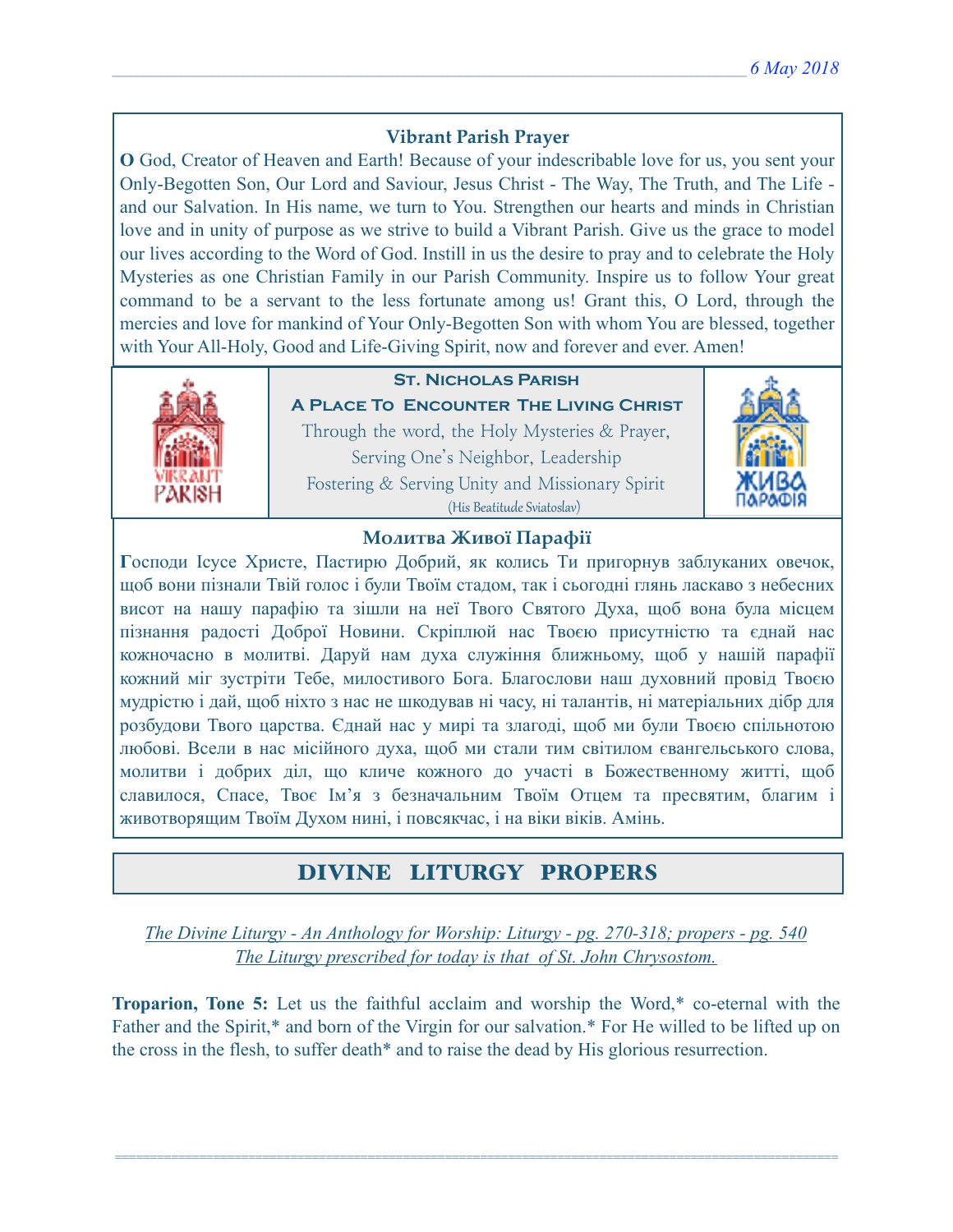**Glory: Kontakion, Tone 4:** Blinded in the eyes of my soul,\* I come to You, O Christ, like the man who was blind from birth,\* and I cry in repentance:\* You are the brilliant light of those in darkness.

**Now: Kontakion, Tone 8:** Though You descended into a tomb, O Immortal One,\* yet You destroyed the power of Hades;\* and You rose as victor, O Christ God,\* calling to the myrrhbearing women: Rejoice!\* and giving peace to Your Apostles:\* You, who grant Resurrection to the fallen.

**Prokeimenon, Tone 8:** Pray and give thanks to the Lord our God. *Verse:* In Judea God is known; His name is great in Israel.

**Epistle - Acts 16:16-34 - A reading from the Acts of the Apostles:** In those days as the apostles were going to the place of prayer, we met a slave-girl who had a spirit of divination and brought her owners a great deal of money by fortune-telling. While she followed Paul and us, she would cry out, 'These men are slaves of the Most High God, who proclaim to you a way of salvation.' She kept doing this for many days. But Paul, very much annoyed, turned and said to the spirit, 'I order you in the name of Jesus Christ to come out of her.' And it came out that very hour. But when her owners saw that their hope of making money was gone, they seized Paul and Silas and dragged them into the market-place before the authorities. When they had brought them before the magistrates, they said, 'These men are disturbing our city; they are Jews and are advocating customs that are not lawful for us as Romans to adopt or observe.' The crowd joined in attacking them, and the magistrates had them stripped of their clothing and ordered them to be beaten with rods. After they had given them a severe flogging, they threw them into prison and ordered the jailer to keep them securely. Following these instructions, he put them in the innermost cell and fastened their feet in the stocks. About midnight Paul and Silas were praying and singing hymns to God, and the prisoners were listening to them. Suddenly there was an earthquake, so violent that the foundations of the prison were shaken; and immediately all the doors were opened and everyone's chains were unfastened. When the jailer woke up and saw the prison doors wide open, he drew his sword and was about to kill himself, since he supposed that the prisoners had escaped. But Paul shouted in a loud voice, 'Do not harm yourself, for we are all here.' The jailer called for lights, and rushing in, he fell down trembling before Paul and Silas. Then he brought them outside and said, 'Sirs, what must I do to be saved?' They answered, 'Believe on the Lord Jesus, and you will be saved, you and your household.' They spoke the word of the Lord to him and to all who were in his house. At the same hour of the night he took them and washed their wounds; then he and his entire family were baptized without delay. He brought them up into the house and set food before them; and he and his entire household rejoiced that he had become a believer in God.

**Alleluia, Tone 8:** *Verse:* Look upon me and have mercy. *Verse:* Direct my steps according to Your word.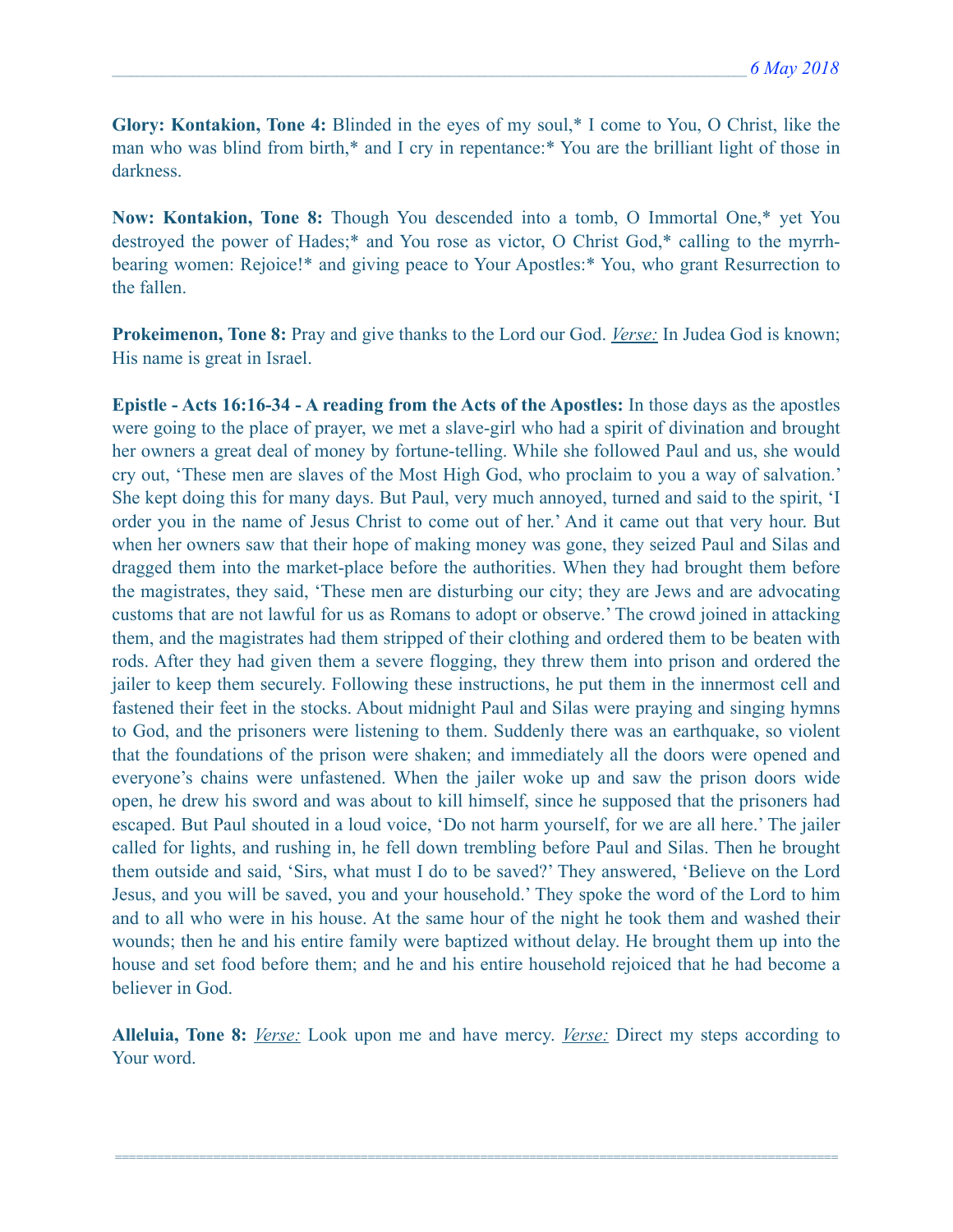**Gospel - John 9:1-38 -** At that time, as Jesus passed by, he saw a man blind from birth. His disciples asked him, "Rabbi, who sinned, this man or his parents, that he was born blind?" Jesus answered, "Neither he nor his parents sinned; it is so that the works of God might be made visible through him. We have to do the works of the one who sent me while it is day. Night is coming when no one can work. While I am in the world, I am the light of the world." When he had said this, he spat on the ground and made clay with the saliva, and smeared the clay on his eyes, and said to him, "Go wash in the Pool of Siloam" (which means Sent). So he went and washed, and came back able to see. His neighbours and those who had seen him earlier as a beggar said, "Isn't this the one who used to sit and beg?" Some said, "It is," but others said, "No, he just looks like him." He said, "I am." So they said to him, "(So) how were your eyes opened?" He replied, "The man called Jesus made clay and anointed my eyes and told me, 'Go to Siloam and wash.' So I went there and washed and was able to see." And they said to him, "Where is he?" He said, "I don't know." They brought the one who was once blind to the Pharisees. Now Jesus had made clay and opened his eyes on a sabbath. So then the Pharisees also asked him how he was able to see. He said to them, "He put clay on my eyes, and I washed, and now I can see." So some of the Pharisees said, "This man is not from God, because he does not keep the sabbath." (But) others said, "How can a sinful man do such signs?" And there was a division among them. So they said to the blind man again, "What do you have to say about him, since he opened your eyes?" He said, "He is a prophet." Now the Jews did not believe that he had been blind and gained his sight until they summoned the parents of the one who had gained his sight. They asked them, "Is this your son, who you say was born blind? How does he now see?" His parents answered and said, "We know that this is our son and that he was born blind. We do not know how he sees now, nor do we know who opened his eyes. Ask him, he is of age; he can speak for him self." His parents said this because they were afraid of the Jews, for the Jews had already agreed that if anyone acknowledged him as the Messiah, he would be expelled from the synagogue. For this reason his parents said, "He is of age; question him." So a second time they called the man who had been blind and said to him, "Give God the praise! We know that this man is a sinner." He replied, "If he is a sinner, I do not know. One thing I do know is that I was blind and now I see." So they said to him, "What did he do to you? How did he open your eyes?" He answered them, "I told you already and you did not listen. Why do you want to hear it again? Do you want to become his disciples, too?" They ridiculed him and said, "You are that man's disciple; we are disciples of Moses! We know that God spoke to Moses, but we do not know where this one is from." The man answered and said to them, "This is what is so amazing, that you do not know where he is from, yet he opened my eyes. We know that God does not listen to sinners, but if one is devout and does his will, he listens to him. It is unheard of that anyone ever opened the eyes of a person born blind. If this man were not from God, he would not be able to do anything." They answered and said to him, "You were born totally in sin, and are you trying to teach us?" Then they threw him out. When Jesus heard that they had thrown him out, he found him and said, "Do you believe in the Son of Man?" He answered and said, "Who is he, sir, that I may believe in him?" Jesus said to him, "You have seen him and the one speaking with you is he." He said, "I do believe, Lord," and he worshiped him.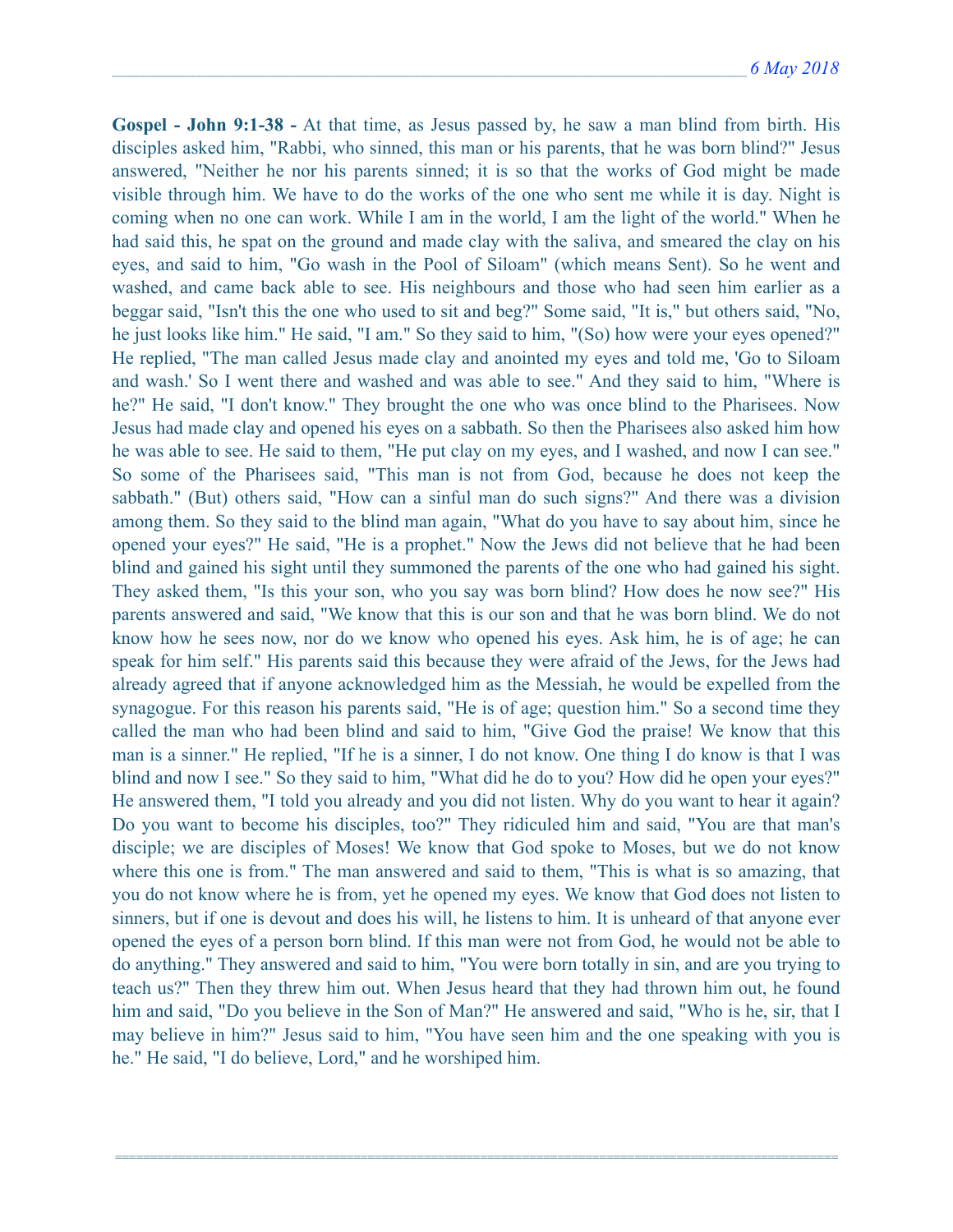*Instead of* **"It is truly..."** *we sing:* The Angel cried out to the One full of Grace: O chaste Virgin, rejoice! And again I say, Rejoice! Your Son has risen from the tomb on the third day, and raised the dead. Let all people rejoice! Shine, shine, O new Jerusalem! for the glory of the Lord has risen upon you! Exult now and be glad, O Sion! And you, O chaste Mother of God, take delight in the resurrection of your Son.

**Communion Hymn**: Receive the Body of Christ;\* taste the fountain of immortality.\* Praise the Lord from the heavens; praise Him in the highest.\* Alleluia, alleluia,\* alleluia.

**Prayer After Holy Communion:** Having been made worthy to partake in a mystical way of Your immaculate Body and precious Blood, O Christ our God, I acclaim and bless, worship and glorify You, and proclaim the greatness of Your saving acts, now and for ever and ever. Amen. *(more Prayers After Holy Communion on pg. 324-326 in the Anthology book).*

*Instead of* **"Blessed is He"** *we sing:* Christ is risen from the dead, trampling death by death, and to those in the tombs giving life *(1x)*.

*Instead of* **"We have seen the true light"** *<u>we sing:</u>* Christ is risen from the dead, trampling death by death, and to those in the tombs giving life *(1x)*.

*Instead of* "Let our mouths be filled" *we sing:* Christ is risen from the dead, trampling death by death, and to those in the tombs giving life *(3x)*.

*Instead of* **"Blessed be the name of the Lord"** *we sing:* Christ is risen from the dead, trampling death by death, and to those in the tombs giving life *(3x)*.

# $\langle$

**Тропар, глас 5:** Рівнобезначальне з Отцем і Духом Слово,\* що від Діви народилося на спасіння наше,\* прославмо, вірні, і поклонімся,\* бо Воно благозволило тілом зійти на хрест\* і смерть перетерпіти, і воскресити померлих\* славним воскресінням Своїм.

**Слава: Кондак, глас 4:** На душевних очах осліплений, до тебе, Христе, приходжу, як сліпий від народження; в покаянні кличу до тебе: Ти в темряві світло пресвітле.

**І нині: Кондак, глас 8:** Хоч і у гріб зійшов ти, Безсмертний,\* та адову зруйнував ти силу,\* і воскрес єси як переможець, Христе Боже,\* жінкам-мироносицям звістивши: Радуйтеся,\* і твоїм апостолам мир даруєш,\* падшим подаєш воскресіння.

**Прокімен, глас 8:** Помоліться і воздайте Господові,\* Богу нашому. *Стих:* Відомий у Юдеї Бог, в Ізраїлі велике ім'я його.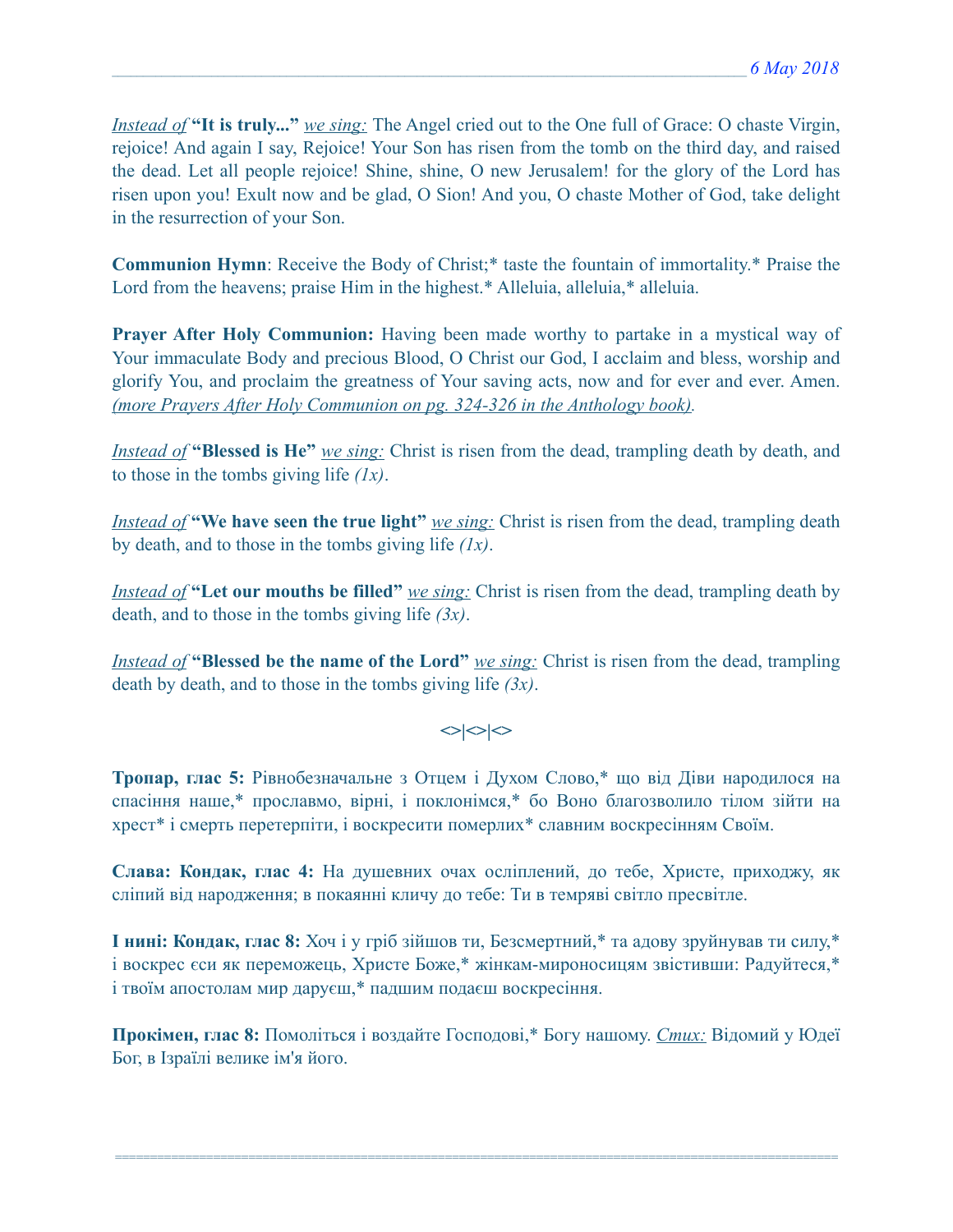**Апостол - Дія. 16:16-34 - З книги Діянь Святих Апостолів читання:** Тими днями, як апостоли йшли на молитву, зустріла нас одна служниця, що мала духа віщуна, і віщуванням справляла панам своїм великий заробіток. Ідучи слідом за Павлом і за нами, вона кричала: «Ці люди – слуги Всевишнього Бога, які звіщають вам путь спасіння!» Чимало днів вона таке робила. Набридло це Павлові й, повернувшися, він сказав до духа: «Велю тобі ім'ям Ісуса Христа вийти з неї!» І в ту ж мить він вийшов. Побачивши її пани, що їхня надія на заробіток пропала, схопили Павла й Силу і потягли на майдан до влади. Привівши ж їх до воєвод, сказали: «Ці люди колотять наше місто; це юдеї. Вони навчають звичаїв, яких нам, римлянам, не дозволено ані приймати, ані виконувати.» І натовп кинувся на них спільно, а воєводи, здерши з них одежу, звеліли їх сікти різками; завдавши їм чимало ран, кинули у в'язницю, наказавши тюремникові пильно стерегти їх. Він же, прийнявши такий наказ, вкинув їх у в'язницю до самої середини й забив їх ноги у колоди. Павло та Сила опівночі молилися і співали Богу, а в'язні слухали їх. Раптом зчинився землетрус великий, так що підвалини в'язниці затряслися: зненацька відчинилися всі двері, і кайдани на всіх розв'язалися. Якже прокинувся тюремник і побачив відчинені темничні двері, витяг меч і хотів себе вбити, гадаючи що в'язні повтікали. Аж тут Павло скрикнув голосом великим, кажучи: «Не завдавай собі ніякого лиха, всі бо ми тут!» І, попросивши світла, тюремник ускочив до в'язниці й, тремтячи, кинувсь у ноги Павлові та Силі; а вивівши їх звідти, мовив: «Панове, що мені слід робити, щоб спастися?» Ті відповіли: «Віруй у Господа Ісуса, і спасешся ти і твій дім.» І вони йому звіщали слово Господнє і всім, що були в його домі. А він, узявши їх тієї години вночі, обмив їхні рани й охристився з усіма своїми. Як же запровадив їх до себе в господу, то накрив стіл і веселився з усім домом, який увірував в Бога.

**Алилуя, глас 8:** *Стих:* Споглянь на мене і помилуй мене. *Стих:* Возлюбив ти правду і возненавидів ти беззаконня.

**Євангеліє - Івана 9:1-38 -** У той час, переходивши, побачив Ісус чоловіка, зроду сліпого. Запитали його, отже, учні його: «Учителю, хто згрішив? Він – чи батьки його, що сліпим він уродився?» «Ані він не згрішив, ані батьки його, – відказав Ісус, – але щоб ділам Божим виявитись на ньому! Поки дня, маємо виконувати діла того, хто послав мене, – бо ніч надходить, за якої ніхто не зможе діяти. І поки я у світі – я світло світу.» Сказавши те, сплюнув на землю, споготовив слиною глей і помастив глеєм очі сліпому. До нього ж сказав: «Іди, вмийся в купелі Силоамській», – що у перекладі означає: «Зісланій». Отож подався той, умився – і повернувся зрячим! Сусіди ж і ті, що бачили його раніше сліпим, заговорили: «Чи то ж не той, який ото все сидів – жебрачив?» Одні казали: То він, – інші: Ні, лиш подібний до нього. Він же каже: «Це я!» Тож питались його: «Як воно так, що прозріли твої очі?» А він: «Чоловік, що Ісусом звуть його, споготовив глей, очі мені помастив та й мовив: Піди до Силоаму, вмийся. Я пішов, умився – і прозрів.» Вони його тоді питають: «Де він?» – «Не знаю», каже той. Тож ведуть того, хто сліпий був, до фарисеїв. Було ж у суботу, коли то Ісус споготовив глею і відкрив йому очі. То й фарисеї спитали його, як він прозрів. А він їм: «Глею поклав мені на очі, я вмився, й ось бачу.» Деякі з фарисеїв твердили: «Не від Бога цей чоловік, бо суботи не дотримує.» Інші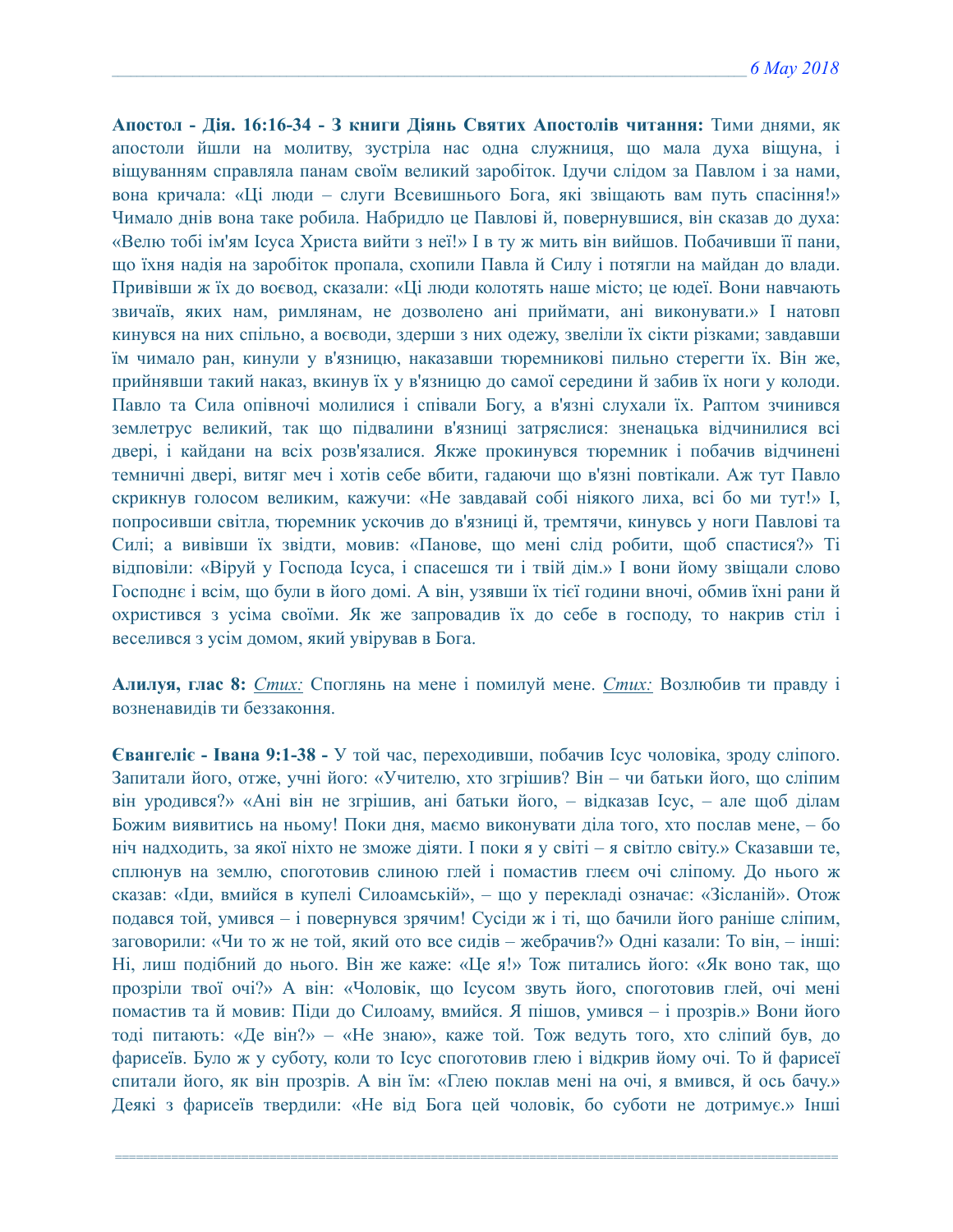мовили: «Чи може ж грішний чоловік отакі чудеса чинити?» Отож суперечка була серед них. І знову сліпому кажуть: «А ти що про нього кажеш – про те, що очі тобі відкрив?» Одрікає: «Пророк він.» Проте юдеї щодо нього не вірили, що був він сліпий і прозрів, – аж поки не закликали батьків отого прозрілого. Спитали їх: «Чи то ваш син, про котрого кажете, що сліпим він уродився? А тепер як же він бачить?» Батьки його і відказали, мовивши: «Знаємо, що то наш син, і що сліпим він був уродився. А як він тепер бачить – не знаємо, і хто відкрив йому очі – не відаємо. Спитайте самого: він дорослий, сам про себе скаже.» Так батьки його казали, бо юдеїв страхалися: юдеї бо вже були домовилися, щоб виключити кожного з синагоги, хто Христом його визнаватиме. Тим то батьки його й казали: Дорослий він, – самого спитайте. Отож удруге закликали чоловіка, що сліпим був, та й кажуть йому: «Богові славу воздай! Ми знаємо, що той чоловік – грішник.» «Чи грішник він, – озвався він, – я не знаю. Знаю одне: був я сліпим, а тепер бачу.» Вони ж йому на те знов: «Що він таке тобі сподіяв? Як він очі тобі відкрив?» Той їм відказує: «Я вже вам оповів, та ви не слухали. Навіщо іще чути хочете? Чи, може, і ви його учнями бажаєте стати?» Ті з лайкою накинулись на нього, і сказали: «Ти його учень! Ми – Мойсеєві учні! Ми знаємо: до Мойсея промовляв Бог. А цього не знаємо, звідкіля він.» У відповідь чоловік сказав їм: «Ось воно, власне, і дивно, що ви не знаєте, звідкіля він, а він мені очі відкрив. Ми знаємо, що Бог не вислухує грішників, коли ж хтось побожний і його волю чинить – ось того він вислухує! Нечувано одвіку, щоб хтонебудь відкрив очі сліповродженому. Був би він не від Бога – нічого не спроможен би був зробити!» Озвались і сказали йому: «Ти ввесь у гріхах уродився, а нас навчаєш?» І прогнали його геть. Довідався Ісус, що вони геть його прогнали, отож, зустрівши його, промовив до нього: «Віруєш у Чоловічого Сина?» А той: «А хто він, Господи, щоб я вірував у нього?» Ісус же йому: «Ти бачив його; він – той, хто говорить з тобою.» Тоді той і сказав: «Вірую, Господи!» – і поклонився йому.

*Замість* **"Достойно"** *ми співаємо:* Ангел сповіщав Благодатній: Чистая Діво, радуйся. І знову кажу: Радуйся. Твій Син воскрес тридневний із гробу, і мертвих воздвигнув він; люди, веселіться. Світися, світися, новий Єрусалиме, слава бо Господня на тобі возсіяла. Радій нині і веселися, Сіоне. А ти, Чистая, красуйся, Богородице, востанням рождення твого.

**Причасний:** Тіло Христове прийміть,\* джерела безсмертного споживіть. Хваліте Господа з небес,\* хваліте Його на висотах. Алилуя, aлилуя, aлилуя!

**Молитва По Святім Причастю:** Таїнственно удостоївшись бути причасником Твого пречистого тіла і чесної крови, Христе Боже, оспівую і благословлю, поклоняюся, і славлю, і величаю спасіння Твої, Господи, нині і повсякчас, і на віки вічні. Амінь. *(більше Молитов По Святім Причастю на ст. 80-87 в маленькій книжечці "Божественна Літургія")*.

*Замість* **"Благословен, хто йде в ім'я Господнє"** *співаємо:* Христос воскрес із мертвих, смертю смерть подолав, і тим, що в гробах, життя дарував *(1x)*.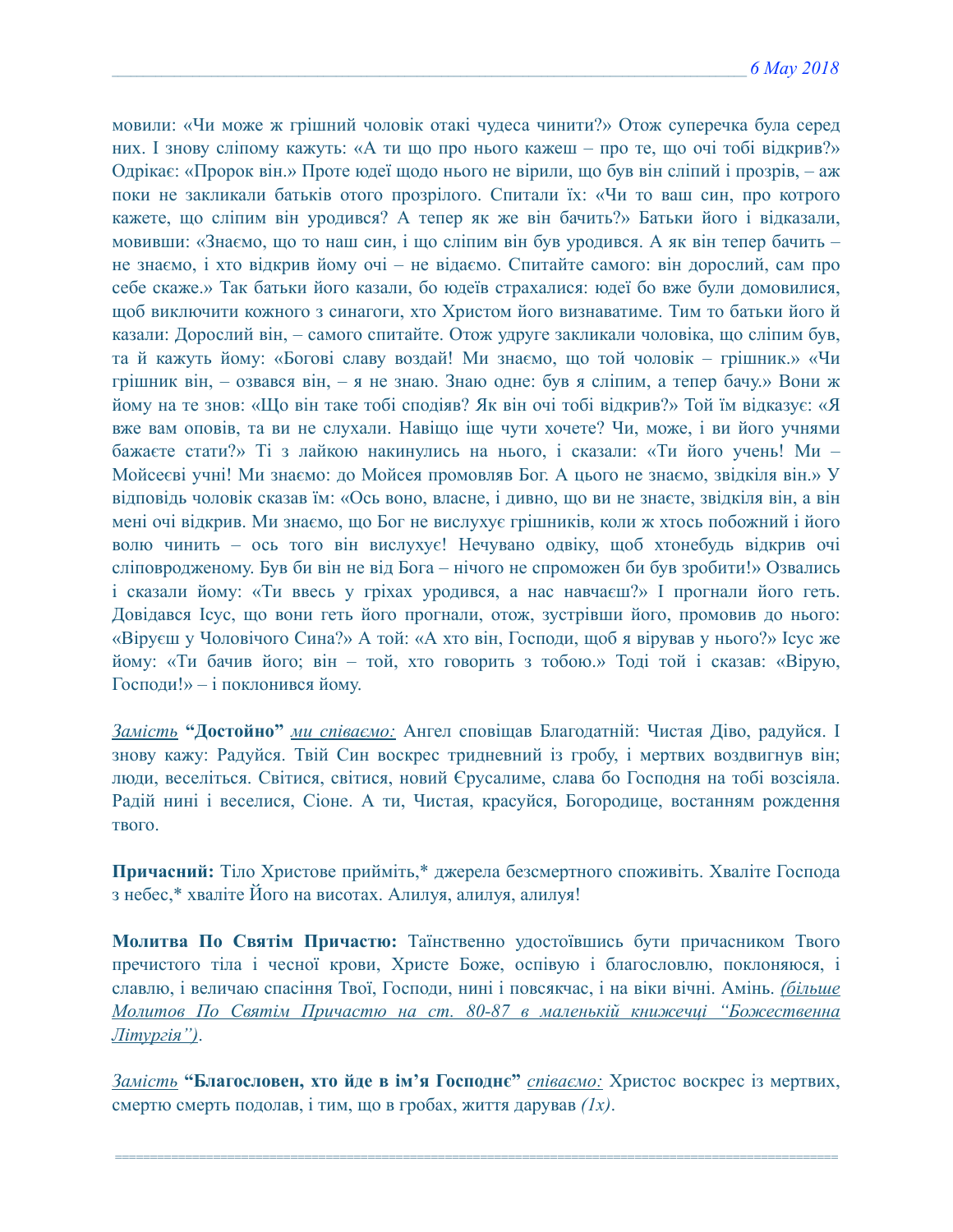*Замість* **"Ми бачили світло істинне"** *співаємо:* Христос воскрес із мертвих, смертю смерть подолав, і тим, що в гробах, життя дарував *(1x)*.

*Замість* **"Нехай сповняться"** *співаємо:* Христос воскрес із мертвих, смертю смерть подолав, і тим, що в гробах, життя дарував *(3x)*.

*Замість* **"Будь ім'я Господнє"** *співаємо:* Христос воскрес із мертвих, смертю смерть подолав, і тим, що в гробах, життя дарував *(3x)*.

# ANNOUNCEMENTS

✦**NEW PARISH EMAIL ADDRESS:** [st.nicholas.victoria@gmail.com](mailto:st.nicholas.victoria@gmail.com)

- ✦**VYSHYVANKA DAY PICNIC** Monday, May 21st, 2 pm at Beckwith park (857 Beckwith Ave). Wear your vyshyvanka (embroidery) and bring a plate of finger food to share!
- ✦**SUNDAY PRESENTATION AND MORE:** Please join us for a presentation on **Sunday, May 27** - *"Byzantine Liturgy (Divine Liturgy of Eastern Catholic Church)*. The presentation will take place after Liturgy and during our fellowship time. The following **Sunday, June 3** we begin our morning service with what is called *The Liturgy of Oblation or Proskomedia* and is celebrated by the priest prior to the Divine Liturgy during which the bread and wine are prepared for the Eucharist. The Proskomedia on that Sunday will be celebrated on the tetrapod.
- ✦**KNEELING DURING EASTER SEASON**  a reminder that traditionally from Easter Sunday until Pentecost we do not kneel during the Divine Liturgy. As a sign of our redemption and final resurrection, we offer our prayers to God while standing.
- ✦**PRAYER REQUEST:** Please keep in your prayers GORD HRYHORYSHEN, CORNELL BABIE and other members of our parish, our family and friends who are ailing, in hospitals, nursing homes and those who are not able to join actively in their community.
- ✦**AUTOMATED EXTERNAL DEFIBRILLATOR (AED)** We are seeking donations, or sponsors, who would be willing to help St. Nicholas Parish purchase an **Automated external defibrillator (AED).** Did you know that sudden cardiac arrest is a major public health problem and effects an estimated 500 000 people every year? Sudden cardiac arrest is a condition in which the heart suddenly and unexpectedly stops beating. Using an automated external defibrillator or AED on a person who is having sudden cardiac arrest may save the person's life. AEDs are designed to be simple to use in any location. AED is a small, lightweight, and portable electronic device that delivers an electric shock through the chest wall of a person whose heart has stopped beating. We would like to have our own AED on site so that we can be prepared if we someone should need to be treated for sudden cardiac arrest. Our goal is to raise \$1500.00 to purchase 1 AED for the parish. Please share and contribute what you can.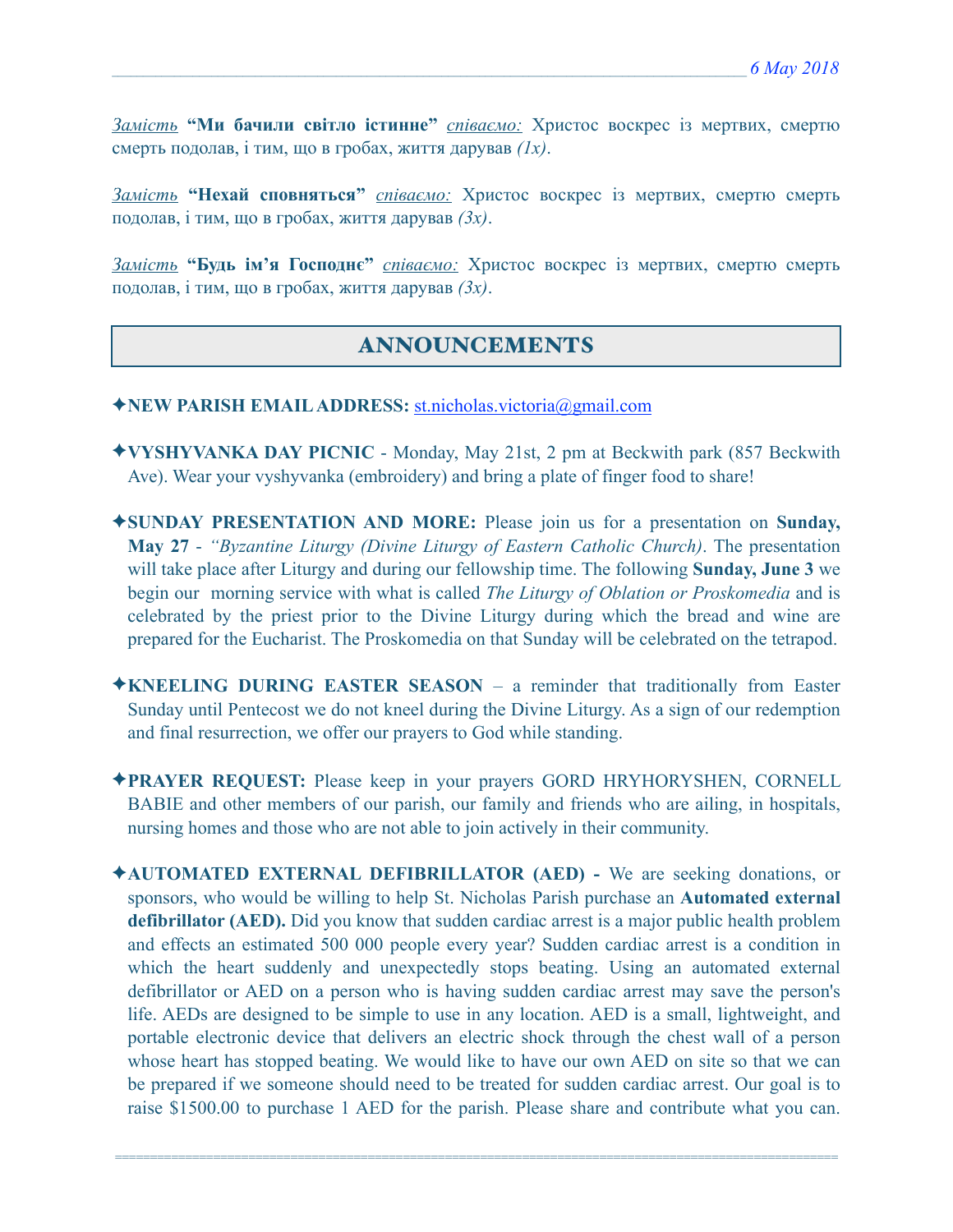Help us achieve our goal for providing this important life saving tool for our parishioners and guests.

- ✦**HAPPY BIRTHDAY** to all those who celebrated their birthdays this past week. May the Lord Our God continue to bless you abundantly and the Holy Mother of God protects you at all times. Христос Воскрес!
- ✦**ST. NICHOLAS BOOK STORE:** The Divine Liturgy An Anthology of Worship **\$25**; "Christ Our Pascha" Catechism of the Ukrainian Catholic Church/"Христос Наша Пасха" Катехизм Української Католицької Церкви - **\$25**; "Sing to Our God" hymn book - **\$15**; Молитовник "Прийдіте Поклонімся" - **\$10**.
- ✦**TRAVELING ICON:** Anyone interested in gracing their home with Christ The Teacher Icon can call Darlene DeMerchant at 250.727.3837.
- ✦**PARISH CALENDAR OF BIRTHDAYS & ANNIVERSARIES:** If you would like to be included in our Parish Calendar of Birthday and Anniversary celebrations, please put date in our calendar located at the church vestibule. Each week, we will list the names in our parish bulletin so we can celebrate these happy occasions together!
- ✦**JOIN OUR CHOIR:** Do you enjoy singing? Please consider joining our St Nicholas Parish Choir and remember that we ALWAYS looking for new members! Contact Motria Koropecky for details at 250.658.3051.
- ✦**CATECHISM ANNOUNCEMENT:** "*And they were bringing to Him also the infants, in order that He may be touching them; but after the disciples saw it, they rebuked them. But Jesus called them to Himself and said, Let alone the little children to come to Me, and cease hindering them; for of such is the kingdom of God*." We are happy to welcome all children to our St. Nicholas The Wonderworker catechism program. Weekly classes are scheduled Sunday morning during Divine Liturgy. We want your children to learn more about their Catholic faith, sacred scripture, feast days, and religious practices and customs of the Ukrainian Catholic church. If you have any questions, please do not hesitate to contact Marian Chalifoux at 250.507.1005.
- ✦**THRIFTY'S PRE-PAID FOOD CARDS** We all have to buy groceries. Why not have 6% of it returned back to the church at no extra charge! Cards are available in \$100, \$200, and \$500 denominations. Talk to Alec after today's liturgy to pre- order your cards. We need to sell A LOT of them! We encourage you to consider purchasing them for yourselves as gifts too.
- ◆**BE A STEWARD:** Have you ever wondered what more can you do to help our parish? Here are some suggestions: **Steward** of property security; **Steward** of grounds cleaning; **Steward** of cleaning church; **Steward** of church linen; **Steward** of outreach; **Steward** of caring; **Steward** of prayer; **Steward** of service. Quite often, our homebound or senior members, once active in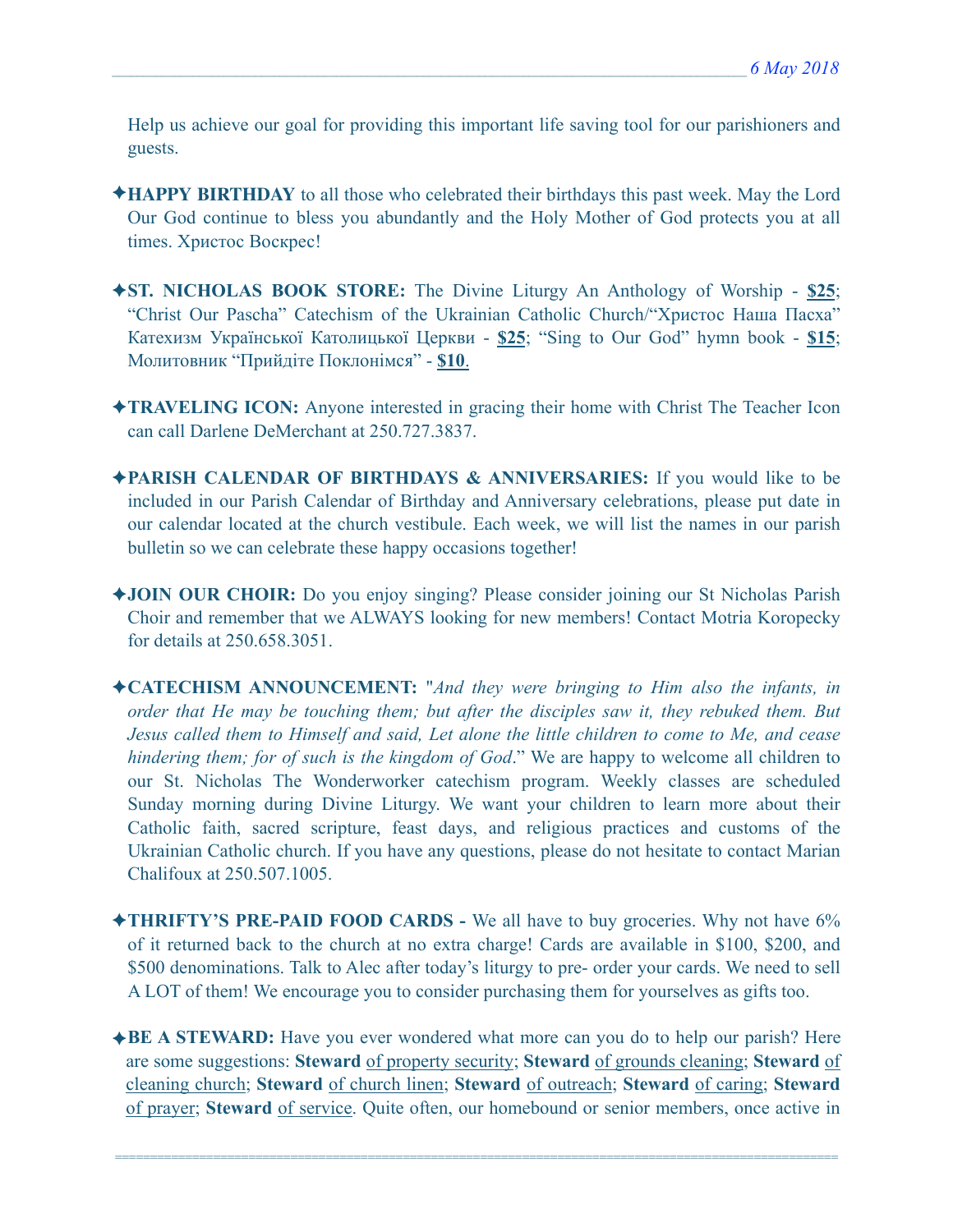their younger years, want to find purpose in their senior years. It's not only about doing but about "BEING" present to others. Contact Fr. Yuriy **OR** Darlene DeMerchant for more information. You will be amazed how "BEING" can make a difference.

- ✦**PARISH LIBRARY:** please visit our parish library and browse through the books on spirituality, church history, iconography, history of the Ukrainians in Canada, children's books and more… The library is located in the church vestibule. Please use a library book sign out form when borrowing a book.
- ✦**SUNDAY COFFEE VOLUNTEERS** act as hosts and serve light refreshments following the Sunday morning Divine Liturgy, providing an opportunity for the faithful to socialize with friends and visitors following their shared worship experience. We thank all of our parishioners who kind volunteer to serve refreshments. Whether you are new to the Parish, or are a longtime members, please join us for coffee.
- ✦**WE SHARE THE AIR:** Please keep it healthy and fragrant free. Someone in this area is scent-sitive. The chemicals used in scented products can make some people sick, especially those with fragrance sensitivities, asthma, allergies and other respiratory ailments. PLEASE DO NOT \*wear perfume, cologne, lotion, aftershave and other fragrances; \*USE unscented personal care products. Be Sensitive to Others. Thank you for your understanding. *St. Nicholas parish.*
- ✦**APRIL 29, SUNDAY DONATIONS \$781.65:** Coffee: \$54.15; Vigil lights: \$22.50; Loose collection: \$48.00; Envelope collection: \$497.00; AED: \$40.00; Pre-authorized donations Apr 23 to Apr 29: \$120.00

# MISSION DAYS - ДЕКАДАМІСІЙНОСТІ

**Thursday, May 10 - Sunday, May 20 Mission Days - A Ten Day Journey** 

 *"Go, therefore, and make disciples of all nations, baptizing them in the name of the Father, and of the Son, and of the holy Spirit," Mt. 28.19* 

 Dear parishioners, you are invited to embark an extraordinary pilgrimage that will last for ten days - from the Ascension (May 10) to the Pentecost (May 20). During this time the attention of our entire Church will be towards our common vocation as "missionaries," that is to say a community ready to share God's Word of salvation with others.

We read in the Mission Days Guidebook: "By taking an active role in the spiritual efforts of these ten Mission Days, we are called to better understand that, by their very nature, our parish communities and families (domestic churches) have a *missionary* character. This missionary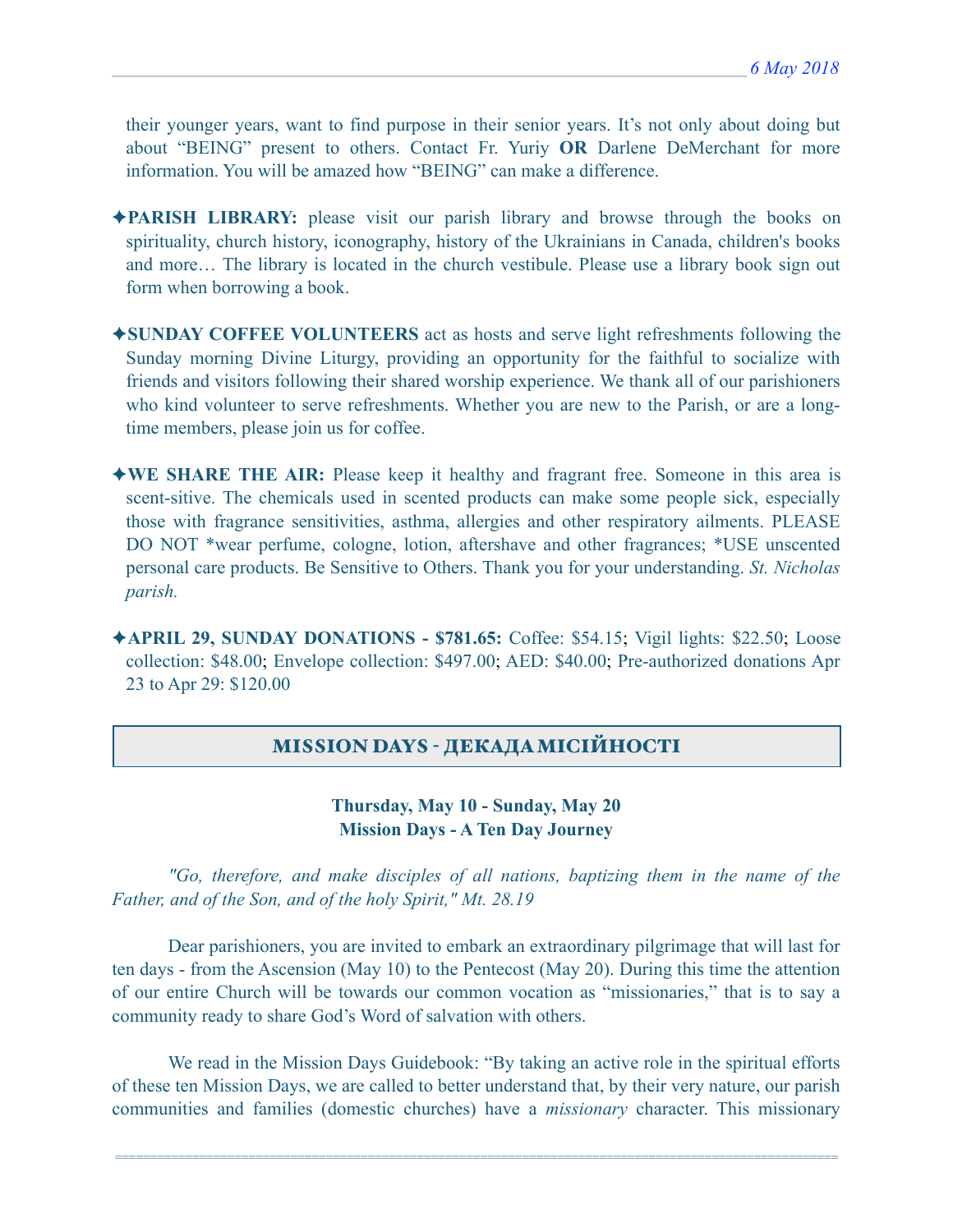spirit is a consequence of the gift of our Baptism, by virtue of which we, as Christians, take upon ourselves the responsibility to *believe, live, serve, and share* the witness of our faith in Christ, not just among our family members, but with our neighbours, wherever we may live."

 Let our entire parish community gather on May 10, the feast of the Ascension of the Lord, in our church to begin this pilgrimage together.

**Introduction** - *Thursday, May 10:* **Feast of the Ascension** - 9am - Divine Liturgy **1st Day** - *Friday, May 11:* **A Divine Love that Brings Joy** - 9am - Divine Liturgy **2nd Day** - *Saturday, May 12:* **Liberation from Sin 3rd Day** - *Sunday, May 13:* **God is With Us - We Belong to God** - 10am - Divine Liturgy **4th Day** - *Monday, May 14:* **Branches that Bear Fruit 5th Day** - *Tuesday, May 15:* **Where to Look for Truth?** - 9am - Divine Liturgy **6th Day** - *Wednesday, May 16:* **Personal Responsibility** - 9am - Divine Liturgy **7th Day** - *Thursday, May 17:* **Community of Prayer** - 9am - Divine Liturgy **8th Day** - *Friday, May 18:* **Serving Those in Need** - 9am - Divine Liturgy **9th Day** - *Saturday, May 19:* **"Tend my sheep!" 10th Day** - *Sunday, May 20:* **Our Mission: to Carry the Holy Spirit to Others...** - 10am - Divine Liturgy

 If you cannot participate in the Mission Days during these 10 days days you can make this pilgrimage at home with you family. Dedicate 5-10 min of your time during these 10 days for praying with the "Mission Days Guidebook". Please let Fr. Yuriy know if you would like to have an electronic version of the booklet.

### READING THE CATECHISM *"CHRIST - OUR PASCHA"*



### *2. The Liturgy of the Presanctified Gifts*

 *#401* The Liturgy of the Presanctified Gifts accentuates two elements: the preparation of catechumens for Baptism, and the repentance of the faithful. During this Liturgy, the community prays for and instructs the catechumens. In the second half of Great Lent it adds petitions for "those about to be



illumined." These are the catechumens who will be baptized at that year's celebration of Pascha. The first part of the Liturgy, Vespers with Old Testament readings, has a distinctly didactic character. The readings from the books of Genesis and Exodus present to the catechumens, as well as to the baptized, God's providence and care for his Chosen People. The book of Proverbs, in turn, offers the teachings of Divine Wisdom for daily living. Through these readings of the Old Testament and the prayers of the Liturgy, the catechumens prepare for enlightenment in Baptism. A symbol of this preparation and reception of the light of God's Word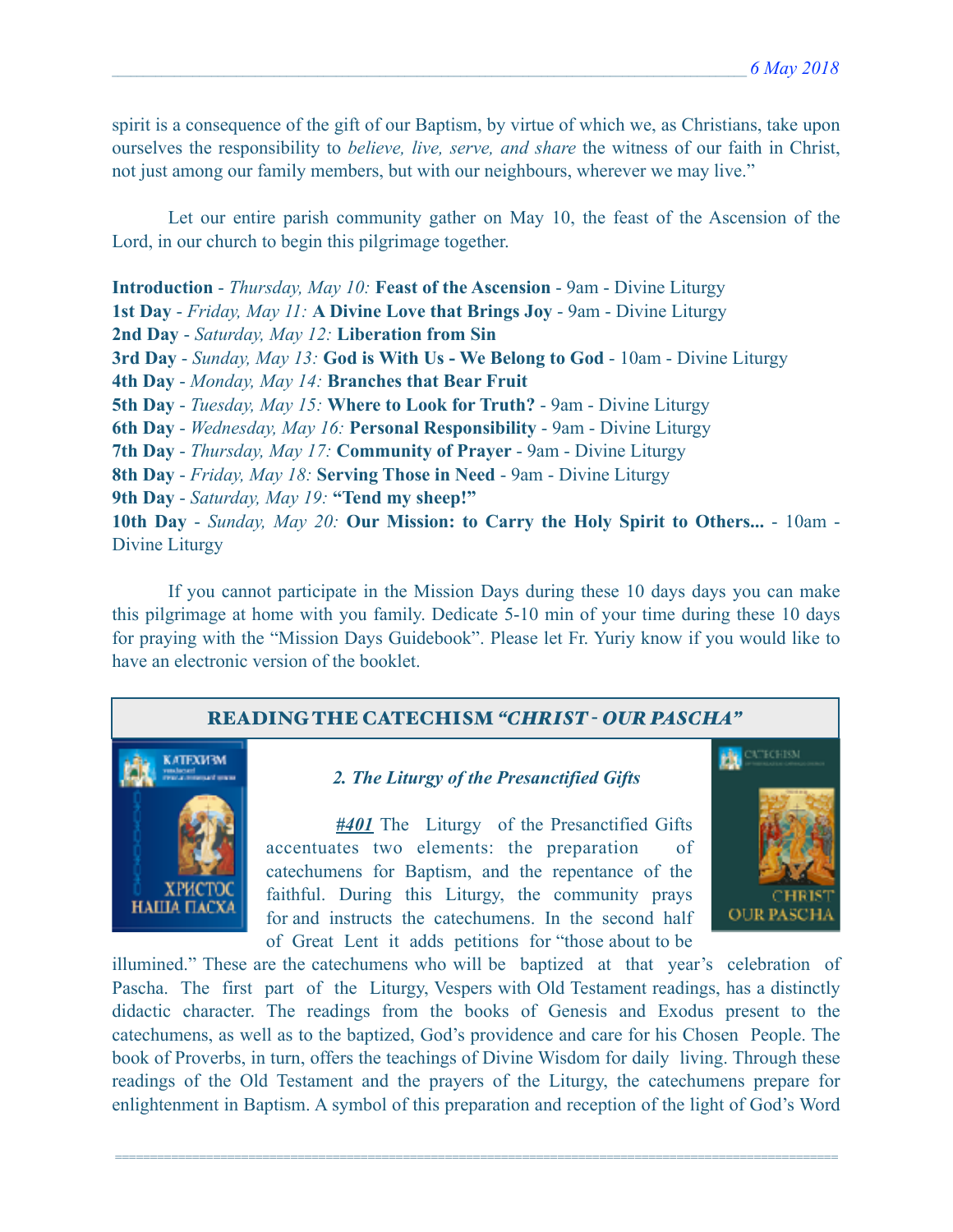is the blessing with a candle and incense, accompanied by the words "The light of Christ enlightens all." This is a sign of Christ who triumphs over darkness, a symbol of the coming light of Pascha, and the baptism of the catechumens into the Death and Resurrection of Christ.

*#402* The penitential character of the Liturgy of the Presanctified Gifts is seen in the singing of the verse "Let my prayer rise like incense before you," which culminates with great prostrations. We also kneel during the solemn transfer of the Gifts from the Preparation Table to the Holy Table - the Gifts that are already the very Body and Blood of Christ. The penitential and fasting character of this Liturgy expresses the expectation of the paschal fullness. The reception of Holy Communion also strengthens the faithful spiritually as they walk the way of repentance and fasting.

# MARCH FOR LIFE

### **Centennial Square to the BC Legislature, Thursday May 10, 2018**

 Join thousands of others from throughout B.C. on Thursday, May 10, 2018 for the 11th annual March for Life, Victoria.

All are welcome to start the day in prayer:

- 12:00 PM Protestant Prayer Service at Central Baptist Church (833 Pandora Ave.)
- 12:00 PM Mass at St. Andrew's Roman Catholic Cathedral (740 View St.)
- 12:00 PM Mass at St. Patrick's Roman Catholic Church (2060 Haultain St.)

 Marchers should be at Centennial Square by 1:45. The March will leave at 1:45, and head down Government Street to the B.C. Legislature.

 Marchers will arrive at the Legislature front lawn at approximately 2:15 PM for the Rally for Life, which will have inspirational speakers and lively music until 3:15 PM.

 The day ends with the Victoria Pro-Life Gala Dinner (St. Leopold's Church Hall, 4081 Gordon Head Rd.,) Doors open at 5:30 PM. Tickets are \$40 each, \$25 for students.. For details contact [youthprotectingyouth@gmail.com](mailto:youthprotectingyouth@gmail.com)

## CAMP ST. VOLODYMYR - August 19-26, 2018

 Start planning your summer holidays now! Come join us to celebrate our 34th year of camp for children in our Eparchy! Camp St. Volodymyr is a great place to be physically active, build self-confidence and self-esteem, develop life-long skills while reconnecting with nature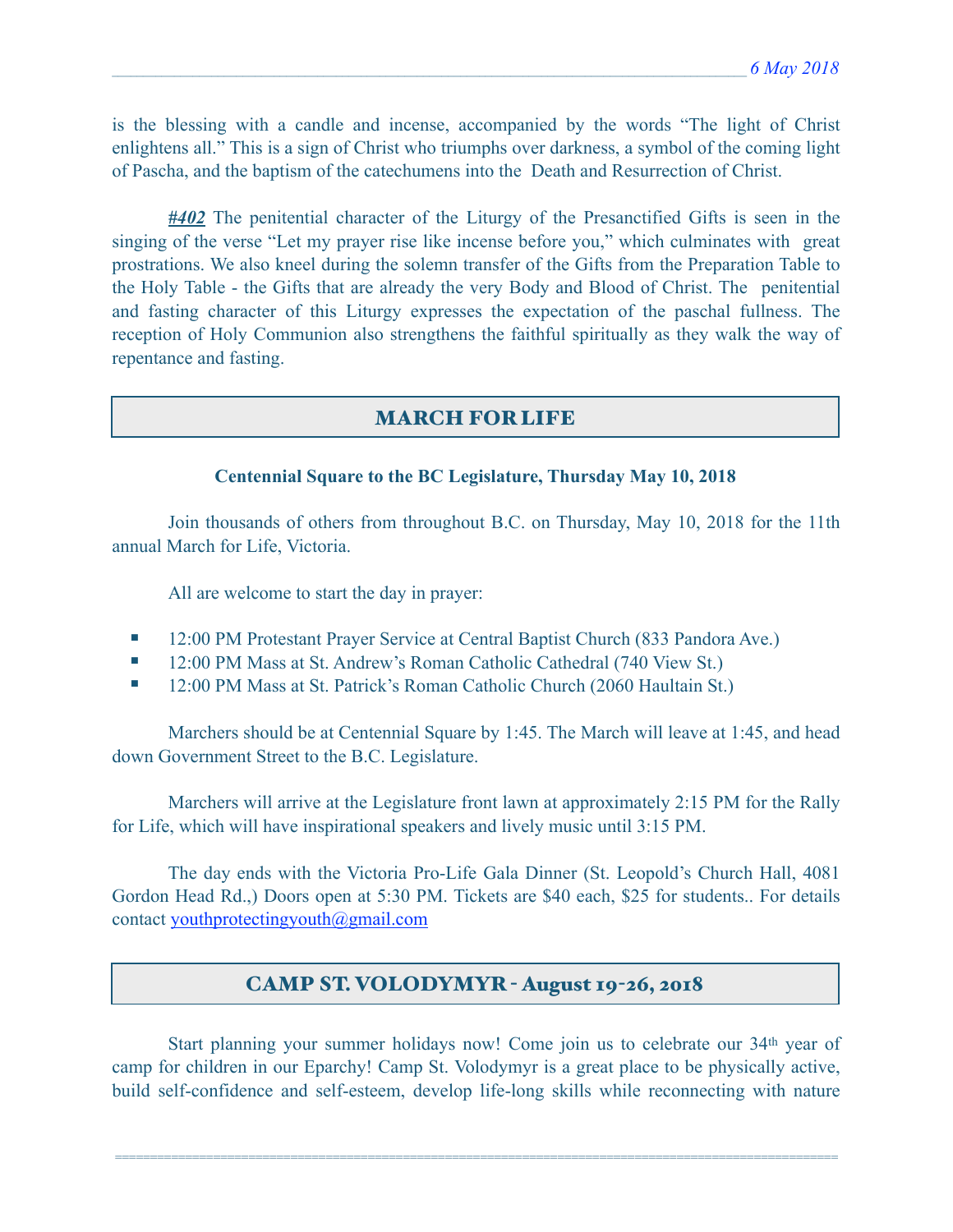and building friendships. Our camp is also a wonderful opportunity to experience God through nature and the companionship of others.

 Campers will learn about the Ukrainian language and culture along with games, hiking, sports, arts and crafts, camp fires, water activities and much more!

 If you are between the ages of 7-15 this is a summer must do! Registration is \$380. Book by July 4 to save \$50. Bus transportation is also available to and from New Westminster. Register online using Eventbrite. Search "Camp St. Volodymyr BC 2018." For more information contact Jennifer Caldwell @ 604.220.0584 or [jennsawka@hotmail.com.](mailto:jennsawka@hotmail.com)

**WAYS TO SUPPORT OUR CAMP:** Camp St. Volodymyr is a nonprofit camp, run on a volunteer basis. Please contact Jennifer if you are interested in helping.

**VOLUNTEER as a Camp Counsellor:** We are seeking between 8-10 individuals to help plan and organize our camp activities. Apply online using Eventbrite. Search "Camp St. Volodymyr BC 2018." Applications due May 15, 2018. All volunteers will be subject to a criminal record check and must sign the camp code of conduct.

**VOLUNTEER as a Camp Chef:** We are seeking between 4-6 individuals to help us each day in the kitchen. It is your opportunity to get creative and be a part of the campers top 5 things at camp; The Food!

**VOLUNTEER as our Camp Nurse:** We are looking for an individual to be our camp nurse. This is a wonderful opportunity to get to know the children in our Eparchy. This position would require valid first aid and nursing certification. Responsibilities would include administering medications brought by campers/staff as well as recording all incidents and treatments. Supplies and medications are provided by the camp.

**DONATE Food:** We are always happy to accept food donations of fresh fruits and vegetables, breakfast items; cereal, syrup, pancake mix, jam, Nutella, lunch items; chicken soup, Kraft dinner, cheese, drinks; juice boxes, powdered drinks, brownie/cake mixes, Jello, snack bars, cookies or treats. Gift certificates to Superstore and Costco are also welcomed.

 **DONATE Monetarily:** Each year the Eparchy sponsors several children to attend. You can help send a deserving child to camp through your donations. Donation can be made through the Eparchy or online at our Eventbrite page. Tax receipts can be issued for donations of \$25 or more.

=======================================================================================================

Visit our website *[www.nweparchy.ca](http://www.nweparchy.ca)*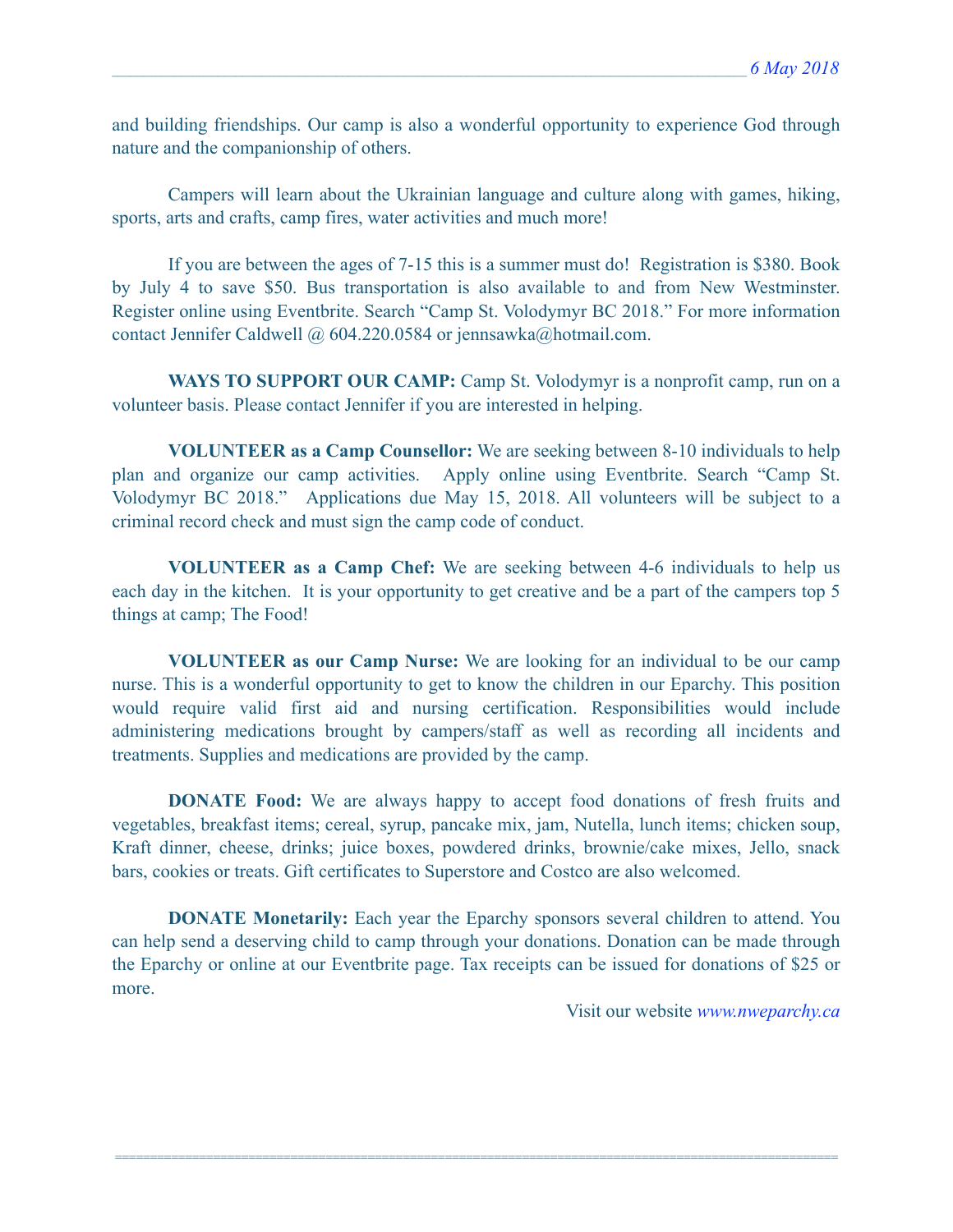# UPCOMING ORDINATION IN THE EPARCHY



**Chancery Office Eparchy of New Westminster** 

22 April 2018

Christ is Risen! Indeed He is Risen!

Dear Friends,

 I would like to share with you some wonderful news for our Eparchy. In December of 2015 Andriy Malysh visited our Eparchy at my invitation. He was in his final year of a Masters-Licentiate Degree in Evangelization at the Pontifical Lateran University in Rome. He completed his seminary training at Holy Spirit Seminary in Lviv and his Philosophy and Theology from Ukrainian Catholic University in Lviv. Andriy was born in Nadvirna, Ivano-Frankivsk Oblast, Ukraine. After his studies in Rome, he married Ivanka Danylyk of Lviv. They have a daughter, Daryna who was born in October of last year.

 As you know I was appointed the head of the Vibrant Parish Working Group of the Ukrainian Greek Catholic Church in 2011. In the autumn of 2016, I hired Andriy to be our fulltime Administrative Secretary of the Working Group. In 2017 I was asked by His Beatitude Sviatoslav to head a special team to conduct an audit of the financial structures and activities of the Ukrainian Greek Catholic Patriarchal Curia (Chancery). Among the team members I brought on board Andriy Malysh who assisted in the coordination of our audit team.

 Andriy has visited our Eparchy a few more times since 2015 including 2017 for our Holy Week and Easter celebrations with his wife Ivanka. During these visits Andriy along with Ivanka and I have been on a journey of vocation discernment. I am very pleased to announce that Andriy will be ordained a sub-deacon and a deacon for our Eparchy. These ordinations will take place in Lviv. His ordination as a deacon will be celebrated at the Patriarchal Centre Chapel of the Annunciation in Lviv on Sunday 20 May of this year. Andriy will continue to work in Lviv with the Vibrant Parish Working Group for the next year or so and then God willing he will be ordained a priest for our Eparchy and will come to British Columbia with his family to begin his pastoral ministry with us.